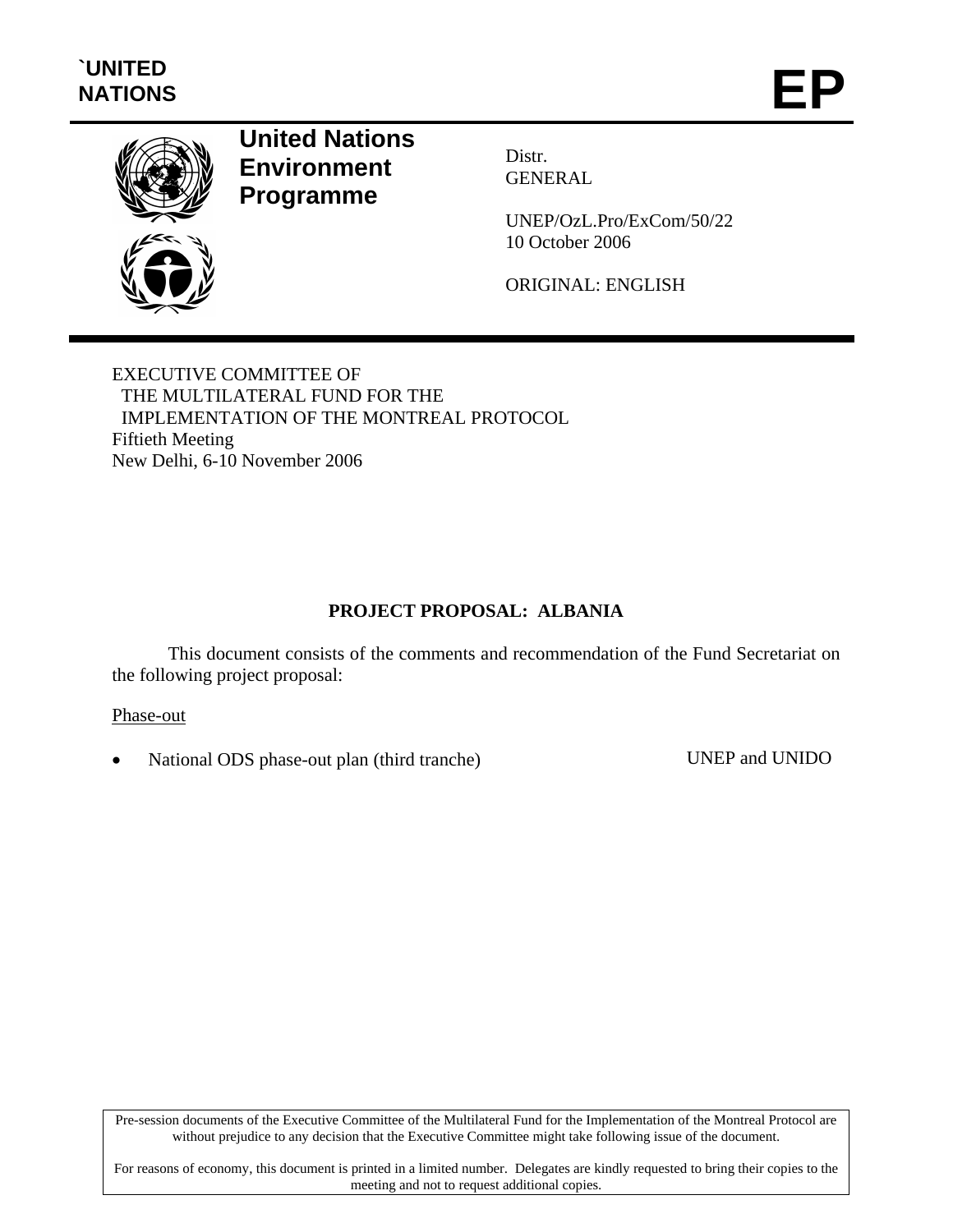## **PROJECT EVALUATION SHEET – MULTI-YEAR PROJECTS ALBANIA**

#### **PROJECT TITLE BILATERAL/IMPLEMENTING AGENCY**

National ODS phase-out plan (third tranche) UNEP and UNIDO

**NATIONAL CO-ORDINATING AGENCY:** National Ozone Unit Implementation Project (NOPIU)

#### **LATEST REPORTED CONSUMPTION DATA FOR ODS ADDRESSED IN PROJECT A: ARTICLE-7 DATA (ODP TONNES, 2005**, **AS OF SEPTEMBER 2006)**

| Annex A, Group I, CFCs  | 14.34 |  |
|-------------------------|-------|--|
| Annex B, Group II, CTC  | 0.00  |  |
| Annex E, Methyl bromide | 0.00  |  |

### **B: COUNTRY PROGRAMME SECTORAL DATA (ODP TONNES, 2005**, **AS OF SEPTEMBER 2006)**

| <b>ODS</b> | Aerosol | Foam | Ref.  | <b>ODS</b>     | Solvents | Process agent | Fumigant |
|------------|---------|------|-------|----------------|----------|---------------|----------|
| $CFC-11$   |         |      |       | CFC-115        |          |               |          |
| $CFC-12$   |         |      | 14.34 | CTC            |          |               |          |
| CFC-113    |         |      |       | Methyl bromide |          |               |          |
| CFC-114    |         |      |       |                |          |               |          |

#### **CFC consumption remaining eligible for funding (ODP tonnes)** 0

**CURRENT YEAR BUSINESS PLAN:** Total funding US \$78,000: total phase-out 9.2 ODP tonnes.

| PROJECT DATA                                     |                                               | 2003    | 2004     | 2005         | 2006     | 2007     | 2008     | 2009     | <b>Total</b> |
|--------------------------------------------------|-----------------------------------------------|---------|----------|--------------|----------|----------|----------|----------|--------------|
|                                                  | Montreal Protocol limit, CFC                  | 40.8    | 40.8     | 20.4         | 20.4     | 6.1      | 6.1      | 6.1      | n.a.         |
|                                                  | Montreal Protocol limit, CTC                  | 3.1     | 3.1      | 0.46         | 0.46     | 0.46     | 0.46     | 0.46     | n.a.         |
|                                                  | Montreal Protocol limit, methyl bromide       | 0.0     | 0.0      | 0.0          | 0.0      | 0.0      | 0.0      | 0.0      | n.a.         |
| (ODP)                                            | Montreal Protocol limit, Total                | 43.9    | 43.9     | 20.86        | 20.86    | 6.56     | 6.56     | 6.56     | n.a.         |
| (tonnes)                                         | Annual consumption limit                      | 68.0    | 61.2     | 36.2         | 15.2     | 6.2      | 2.2      | 0.0      | n.a.         |
|                                                  | Annual phase-out from ongoing projects        | $0.0\,$ | 0.0      | 0.0          | 0.0      | 0.0      | 0.0      | 0.0      | $0.0\,$      |
|                                                  | Annual phase-out newly addressed              | 0.0     | 6.8      | 25.0         | 21.0     | 9.0      | 4.0      | 2.2      | 68.0         |
|                                                  | Annual unfunded phase-out                     | 0.0     | 0.0      | 0.0          | 0.0      | 0.0      | 0.0      | 0.0      | $0.0\,$      |
| TOTAL ODS CONSUMPTION TO BE PHASED<br><b>OUT</b> |                                               | 0.0     | 6.8      | 25.0         | 21.0     | 9.0      | 4.0      | 2.2      | 68.0         |
|                                                  | Total ODS consumption to be phased-in (HCFCs) |         |          |              |          |          |          |          |              |
| Project cost as originally submitted (US \$)     |                                               |         |          |              |          |          |          |          |              |
| Final project costs (US \$):                     |                                               |         |          |              |          |          |          |          |              |
|                                                  | Funding for UNIDO                             | 181,068 | 172,322  | 72,322       | 42,322   | 22,322   | 22,322   | 22,322   | 535,000      |
| Funding for UNEP                                 |                                               | 118,125 | $\Omega$ | $\mathbf{0}$ | $\Omega$ | $\Omega$ | $\Omega$ | $\Omega$ | 118,125      |
| <b>Total project funding</b>                     |                                               | 299,193 | 172,322  | 72,322       | 42,322   | 22,322   | 22,322   | 22,322   | 653,125      |
| Final support costs (US \$):                     |                                               |         |          |              |          |          |          |          |              |
| Support cost for UNIDO                           |                                               | 13,580  | 12,924   | 5,424        | 3,174    | 1,674    | 1,674    | 1,674    | 40,124       |
| Support cost for UNEP                            |                                               | 15,356  | $\Omega$ | $\mathbf{0}$ | $\Omega$ | $\Omega$ | $\Omega$ | $\theta$ | 15,356       |
| <b>Total support costs</b>                       |                                               | 28,936  | 12,924   | 5,424        | 3,174    | 1,674    | 1,674    | 1,674    | 55,480       |
|                                                  | TOTAL COST TO MULTILATERAL FUND (US \$)       | 328,129 | 185,246  | 77,746       | 45,496   | 23,996   | 23,996   | 23,996   | 708,605      |
| Final project cost effectiveness (US \$/kg)      |                                               |         |          |              |          | 9.6      |          |          |              |

**FUNDING REQUEST:** Approval of funding for the third tranche (2006) as indicated above.

**Blanket approval**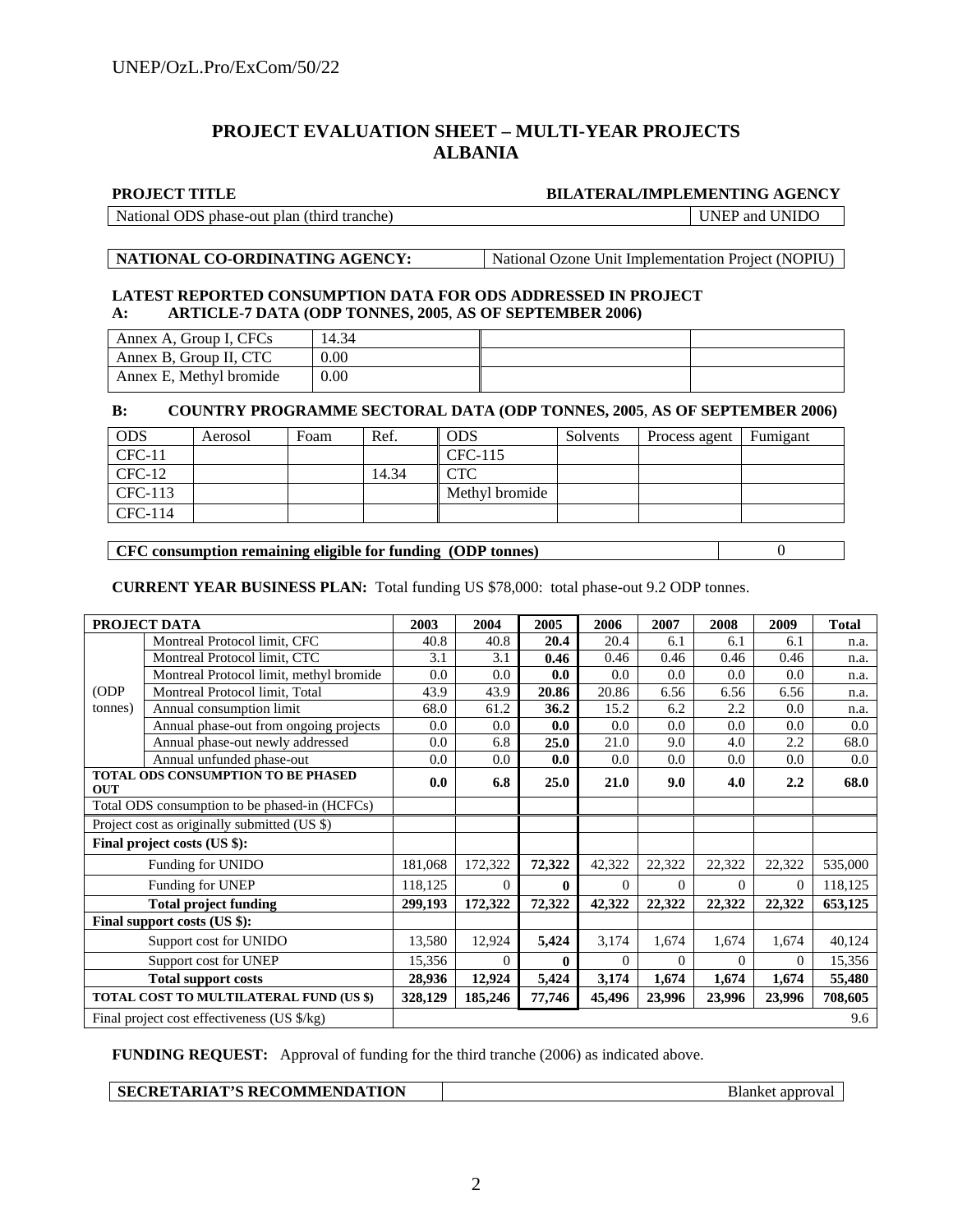## **PROJECT DESCRIPTION**

1. On behalf of the Government of Albania UNIDO, as the lead IA, has submitted a request for funding for the third tranche of the national ODS phase-out plan (NPP) for the consideration by the Executive Committee at its  $50<sup>th</sup>$  Meeting. Level of funding requested is US \$72,322 plus agency support costs of US \$5,424.

## Background

2. The NPP for Albania was approved in April 2003 at the  $39<sup>th</sup>$  Meeting of the Executive Committee. The total funds approved in principle amount to US \$653,125 plus US \$55,480 in support costs. The implementation of this NPP supports the Government of Albania in meeting its Montreal Protocol obligations and in completely phasing out all ODSs under Annex A Group I, Annex B Group II, and Annex E by 1 January 2009. In order to achieve these targets, a series of investment, non-investment, technical assistance and capacity building activities will be and are being implemented by UNIDO and UNEP.

3. In decision XIV/18, the Meeting of the Parties decided that for the July 2000 to June 2001 control period, Albania was in non-compliance with its obligations under Article 2A of the Montreal Protocol regarding CFC consumption. The 15<sup>th</sup> Meeting of the Parties noted, in decision XV/26, Albania's submission of a plan of action, and further that Albania specifically committed itself to a reduction schedule with a consumption of up to 36.2 ODP tonnes in 2005 and phasing out CFC consumption by the 1 January 2009, save for essential uses that may be authorized by the Parties. In addition, Albania committed to establishing a system for licensing imports and exports of ODS including quotas, and to banning imports of ODS-using equipment.

4. At its  $46<sup>th</sup>$  meeting in July 2005, the Executive Committee endorsed, through decision 46/28, the 2005 annual implementation programme, on the understanding that the licensing and quota system, at that time foreseen to be in place in 2005, would be implemented with the utmost urgency. It also approved the requested tranche for 2005.

## Annual programme

5. UNIDO reported on the implementation of the 2005 annual programme. The Government of Albania enacted a system for licensing imports and exports of ODS in June 2005. The licensing and quota system has been put in operation since the second half of 2005. Quotas for 2006 were approved by the Ministry of Environment, Forestry and Water Management. The verified ODS imports in the previous year 2005 were 14.342 ODP tonnes, as compared to the annual target set in the national ODS phase-out plan of 36.2 ODP tonnes.

6. An activity to phase out the total CTC consumption of 2.3 ODP tonnes in Albania has been completed. In the refrigeration servicing sector activities, 271 technicians have been trained out of the 300 planned. Preparatory work for the strengthening of technician courses in vocational training centres has been carried out, and four schools were selected for the train-thetrainers programme. The implementation of the first phase of a recovery and recycling (R&R) scheme is in progress, but behind schedule. A planned workshop relating to drop-in substitutes has not yet been taken place.